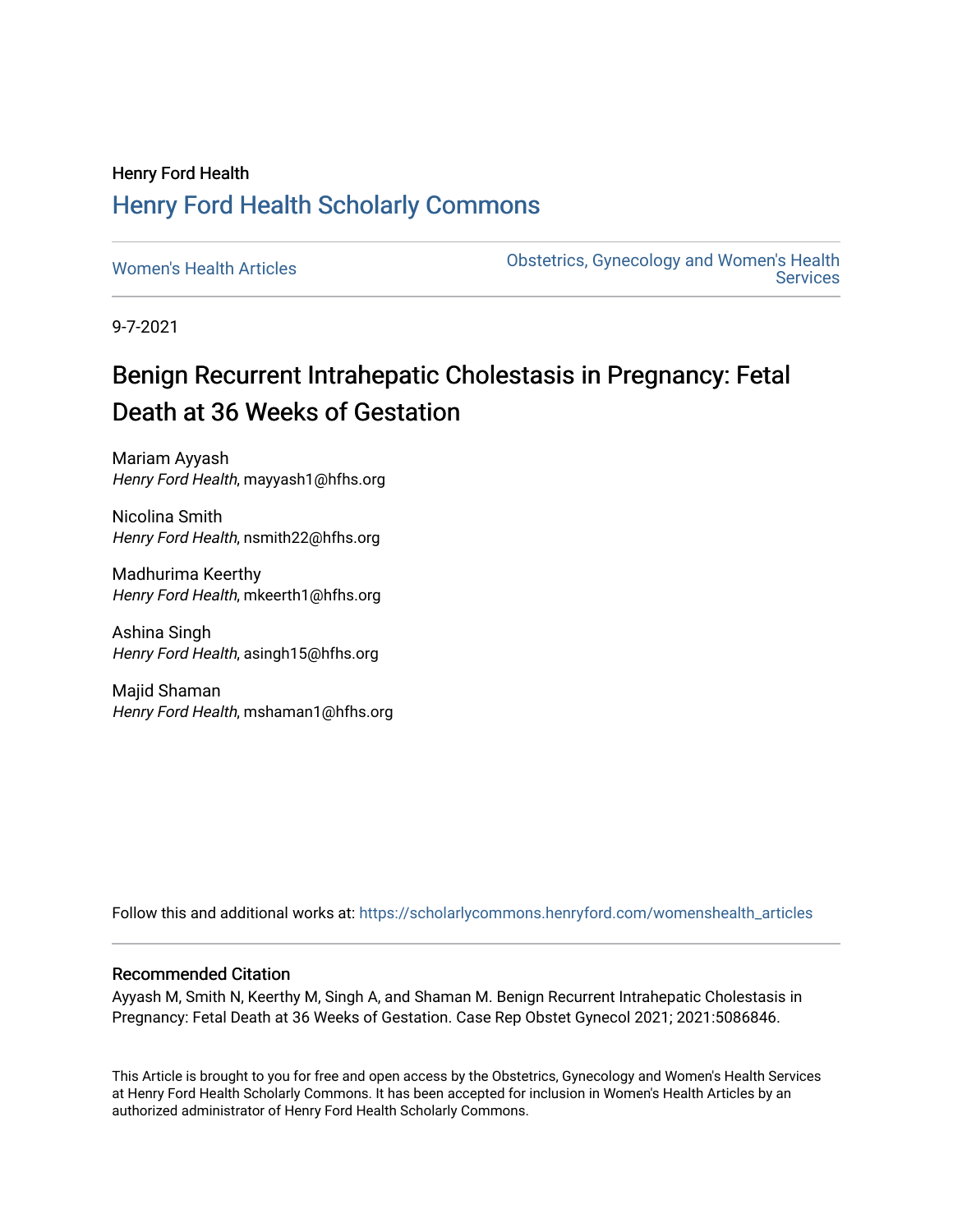

# Case Report

# Benign Recurrent Intrahepatic Cholestasis in Pregnancy: Fetal Death at 36 Weeks of Gestation

Mariam Ayyash [,](https://orcid.org/0000-0002-0313-7438) **<sup>1</sup>** Nicolina Smith,**<sup>1</sup>** Madhurima Keerthy,**<sup>1</sup>** Ashina Singh,**<sup>2</sup>** and Majid Shaman**<sup>3</sup>**

<sup>1</sup>Department of Obstetrics and Gynecology, Henry Ford Health System, Detroit, Michigan, USA

 $^2$ Department of Gastroenterology and Hepatology, Henry Ford Health System, Detroit, Michigan, USA

<sup>3</sup> Division of Maternal and Fetal Medicine, Department of Obstetrics and Gynecology, Henry Ford Health System, Detroit, Michigan, USA

Correspondence should be addressed to Mariam Ayyash; mayyash1@hfhs.org

Received 19 June 2021; Accepted 26 August 2021; Published 7 September 2021

Academic Editor: Daniel Martin

Copyright © 2021 Mariam Ayyash et al. This is an open access article distributed under the [Creative Commons Attribution](https://creativecommons.org/licenses/by/4.0/) [License,](https://creativecommons.org/licenses/by/4.0/) which permits unrestricted use, distribution, and reproduction in any medium, provided the original work is properly cited.

Introduction. Benign recurrent intrahepatic cholestasis is a rare hepatologic disorder characterized by recurrent, self-limited episodes of severe pruritus, jaundice, and elevated bile acids. While there are guidelines for the management of intrahepatic cholestasis of pregnancy, the literature regarding benign recurrent intrahepatic cholestasis and pregnancy is limited. Case. A 29-year-old G1P0 woman, with history of liver toxicity, had elevated total serum bile acid levels and liver enzymes documented at 8 weeks of gestation and throughout her pregnancy. She had a reactive nonstress test just 3 days prior to her induction. Fetal demise was noted when she presented at 36 weeks for her induction. Conclusion. We recommend that women with elevated total serum bile acid early in pregnancy due to a separate entity relative to intrahepatic cholestasis of pregnancy be managed in a more individualized approach.

#### 1. Introduction

Benign recurrent intrahepatic cholestasis (BRIC) was first described in 1959 [[1\]](#page-4-0). It can present any time in life, from infancy to late adulthood, and is characterized by recurrent self-limited episodes of severe pruritus and jaundice that can last from several weeks to months [[2](#page-4-0)]. BRIC does not lead to progressive liver dysfunction and cirrhosis, but the symptoms associated with each attack may be associated with significant morbidity [\[2](#page-4-0)]. The pathophysiology of BRIC is poorly understood, and treatment remains empiric, primarily aimed at symptom relief [[3](#page-4-0)]. The literature addressing BRIC during pregnancy is limited, and many patients with an abnormal liver profile and total serum bile acids (TSBA) are managed as having intrahepatic cholestasis of pregnancy (ICP).

ICP is generally characterized by pruritus and an elevation in liver enzymes and/or TSBA concentrations, and importantly, it typically develops in the second or third

trimester [\[4](#page-4-0), [5\]](#page-4-0). The etiology of ICP is not fully understood; it is associated with adverse fetal outcomes such as increased risk of preterm delivery, intrapartum fetal heart rate abnormalities, meconium-stained fluid, neonatal respiratory distress syndrome, and fetal death [[5](#page-4-0), [6\]](#page-4-0). The severity of ICP ranges from mild itching during pregnancy to fetal death [\[7](#page-4-0)]. Given the risk of fetal death within the context of ICP, the Society for Maternal-Fetal Medicine recommends induction of labor for women with ICP in the late preterm/early term period, specifically between 36 weeks and 39 weeks if TSBA is under 100 *μ*mol/L and at 36 weeks if TSBA is more than or equal to 100 *μ*mol/L [\[8](#page-4-0)]. Because such recommendations are specifically for ICP, there are no particular guidelines for labor induction within the setting of BRIC or other cholestatic liver disorders, when bile acid levels may be elevated within the first trimester.

We present the case of a patient with presumed BRIC for whom we followed the guidelines for women with ICP for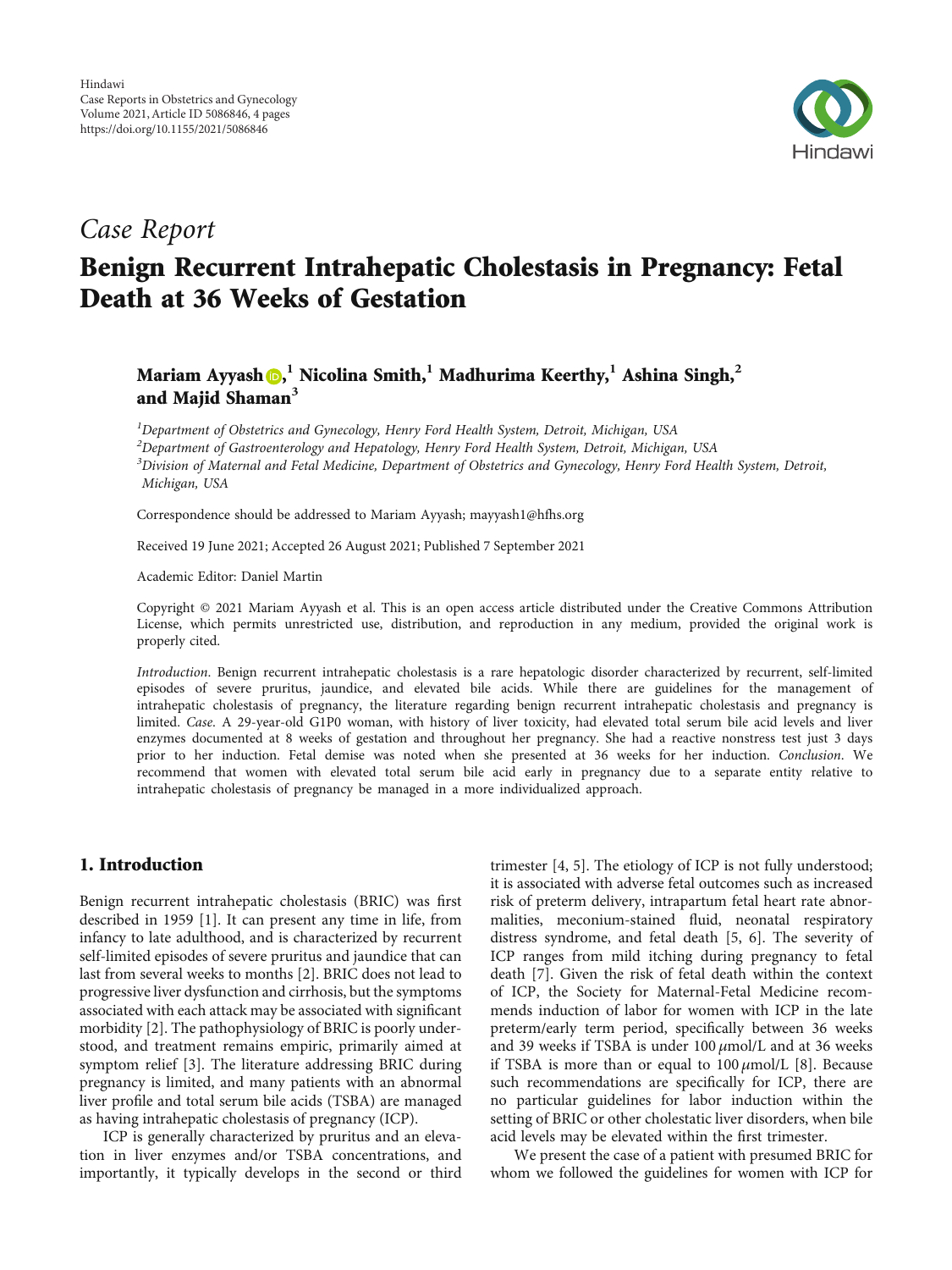<span id="page-2-0"></span>

FIGURE 1: (a) Trend in bile acid levels. (b) Trend in liver profile values. (c) Trend in bilirubin levels (note: "postpartum" refers to 12 days following delivery).

delivery with induction at 36 weeks. However, upon presenting at her 36-week gestation mark for induction of labor, the patient had fetal death.

#### 2. Case Presentation

A 29-year-old gravida 1 woman presented at 6 weeks and 2 days of gestational age for prenatal care. She had a history of liver toxicity that occurred in 2009 and again in 2014, which was thought to be related to drug-induced liver injury caused by oral contraceptive pills. At the time of her liver toxicity episodes, she had had an extensive infectious and autoimmune workup, which included testing for acute and chronic hepatitis A, hepatitis E, hepatitis B, hepatitis C, Epstein-Barr virus, cytomegalovirus, and human herpesvirus, all of which were negative. A liver biopsy was taken in 2014 which was consistent with possible drug-induced cholestasis. At the beginning of her pregnancy, she started having symptoms of pruritus, dark urine, and pale stool. She was followed by the hospital's monthly maternal critical care conference meetings from the beginning of her pregnancy because of her cholestasis diagnosis, elevated liver enzymes, and initial elevated TSBA levels of 215 *μ*mol/L at 8 weeks and 3 days of gestation.

She was being followed by hepatology experts and was initially started on ursodeoxycholic acid (UDCA) 300 mg 3

times a day, which was subsequently increased to 600 mg 2 times a day in her first trimester. She reported mild improvement in her symptoms after she was started on ursodiol. Her liver enzymes, which had been in a mixed hepatocellular and cholestatic pattern, improved after starting the UDCA. An underlying genetic cause within the differential diagnosis was suspected as the culprit of her clinical presentation, especially because of the patient's previous recurrent cholestatic episodes before her pregnancy. The follow-up plan during her pregnancy included liver profile and bile acid monitoring every 2 to 4 weeks (Figures 1(a) and 1(b)), weekly bilirubin checks (Figure 1(c)), serial growth ultrasounds every 4 weeks, nonstress tests twice weekly starting at 32 weeks of gestation, and ultimately delivery via induction of labor at 36 to 37 weeks and pending maternal and fetal status. Her growth ultrasounds were within normal limits with the last growth done at 32 weeks of gestation. Because of her increasing TSBA levels, the patient's UDCA dose was increased to 600 mg 3 times daily (15 mg/kg/day) (Figure 1). The plan was then to schedule induction of labor at 36 weeks with administration of 2 doses of betamethasone before her scheduled induction. When she presented for her betamethasone, she had a reactive nonstress test and received her first dose of betamethasone followed by a second dose the next day.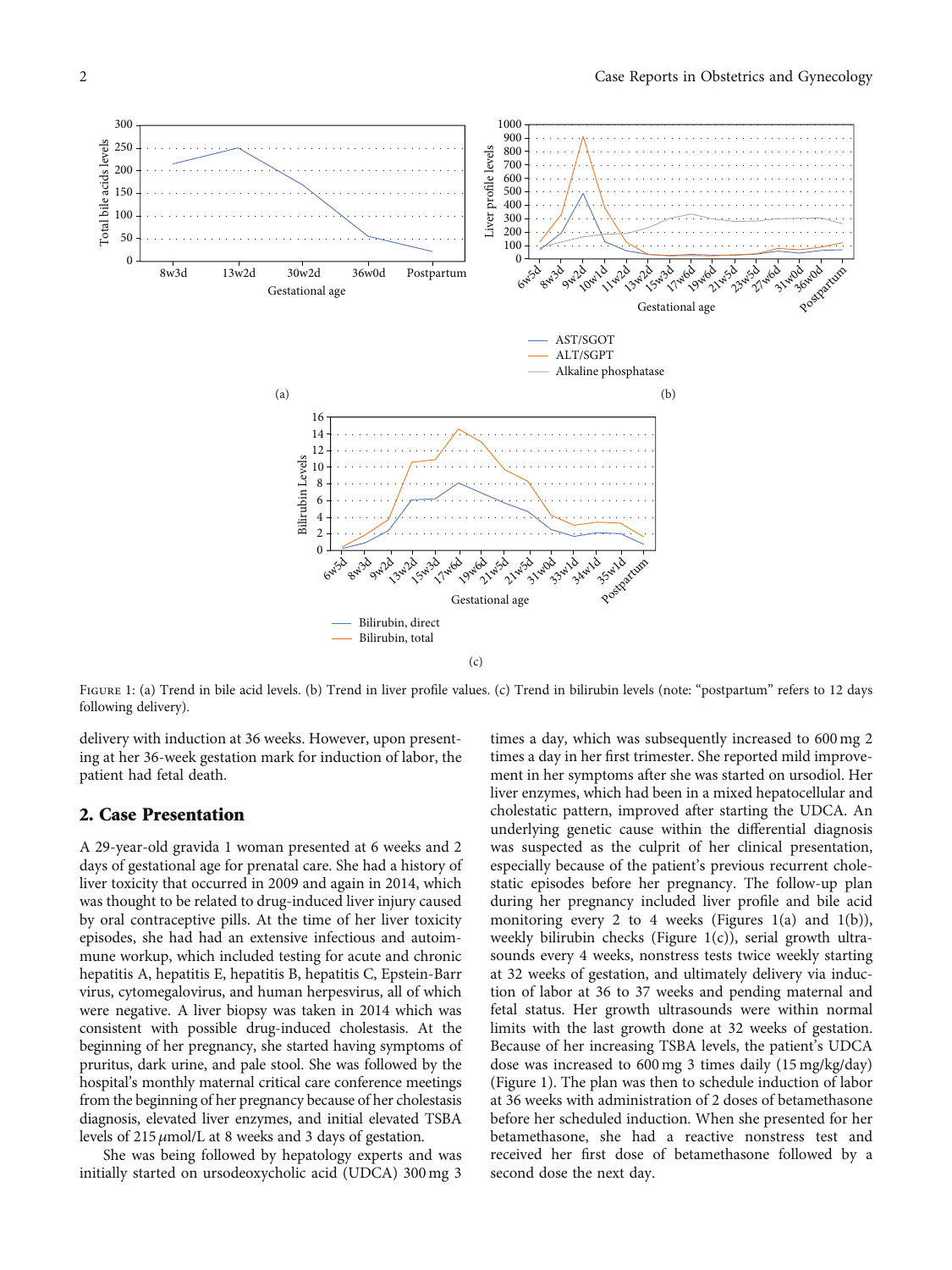She arrived at 36 weeks and 0 days for induction of labor. She reported having contractions and leakage of yellowbrown fluid, with decreased fetal movement. The patient's cervix was 4 cm dilated with no evidence of prelabor preterm rupture of the membrane. No fetal heart tones were noted, and fetal death was confirmed upon evaluation by 2 healthcare providers. The patient was induced at that time with oxytocin and vaginally delivered a male newborn a few hours after the start of her induction. The newborn had normal anatomy. The patient had fetal death laboratory workup that included assessment of Kleihauer-Betke fetal hemoglobin, complete blood count, thyroid-stimulating hormone, and lactate dehydrogenase levels, in which all were within the reference range, as well as testing for the presence of toxoplasmosis, parvovirus, and antiphospholipid syndrome, all of which were negative. Her liver enzymes remained elevated (Figure [1\(b\)\)](#page-2-0). A karyotype was performed on the newborn and showed a normal male karyotype. The patient underwent genetic testing after delivery, and her result showed a heterozygous variant of ABCB11, which is one of several recessive alleles associated with BRIC.

#### 3. Discussion

Our patient had a unique presentation of cholestasis during pregnancy, which was later confirmed as BRIC. Her TSBA levels had remained above 200 *μ*mol/L after the first trimester and went under 100 *μ*mol/L only when she presented with the fetal death at the time of her scheduled labor induction. At that time, though, the value remained above 40 *μ*mol/L, a cutoff value that traditionally defines severe ICP and is associated with increased incidence of adverse fetal outcomes [[5\]](#page-4-0). The mechanism by which elevated TBSA levels lead to adverse pregnancy outcomes, including fetal death, has not been well established. While there is an increased rate of fetal death with higher-than-normal TSBA levels, the literature suggests that the risk of fetal demise is significantly higher for women with TSBA levels specifically 100 *μ*mol/L or higher [\[9](#page-4-0), [10\]](#page-4-0). It is also worth noting that the impact of the timing of TSBA elevation on pregnancy outcomes, particularly when it occurs in the first trimester, has not been well explored in the literature, probably because there is a paucity of knowledge on the natural history of BRIC and ICP when bile acids are elevated early in pregnancy. In patients who have particularly severe TSBA elevation early in pregnancy, individualized plans need to be made for monitoring the fetus, and consideration should be given to the timing of induction possibly before 36 weeks and should be based on specific TSBA values.

The literature has cited 3 case reports describing pregnancy outcomes of women with the ICP onset in the first trimester due to elevation in bile acids then [[11](#page-4-0)–[13\]](#page-4-0). While these cases were labeled as first trimester ICP, they could very well have been BRIC, given the recurrence of cholestasis episodes outside of pregnancy and the early onset of TBSA elevation in the first trimester. In fact, it is thought that BRIC among most women is underdiagnosed because the two most common features of BRIC, pruritus and jaundice, are misattributed to either pregnancy or to the use of oral contraceptive pills [[14](#page-4-0)].

Our patient was treated per the ICP guidelines, with appropriate monitoring and a plan for labor induction at 36 weeks of gestation, but ultimately had fetal death. Our patient's presentation of cholestasis was unique, as her TSBA levels were over 200 *μ*mol/L in her first trimester and then gradually decreased to the 100 s *μ*mol/L range throughout the remainder of her pregnancy. At the time of labor induction, her TSBA level was at 56 *μ*mol/L, well under 100 *μ*mol/L; however, it is still within the relatively severe range during pregnancy, and no literature has evaluated the impact on pregnancy outcomes of such TSBA elevations in the first trimester. The current Society for Maternal-Fetal Medicine guidelines recommend induction at 36 weeks of gestation for women with ICP and TSBA greater than or equal to 100 *μ*mol/L [\[8](#page-4-0)]. The American College of Obstetricians and Gynecologists has also suggested that delivery before 36 weeks of gestation may be indicated depending on laboratory and clinical circumstances; however, clearcut timeframes or criteria were not defined [\[15](#page-4-0)]. Often, TSBA levels are not assessed in cases of cholestasis at all because of lengthy lab resulting times, which can take anywhere between 2 and 6 days. While TSBA enzymatic test processing can be done within less than two hours, due to the low number of samples requested to be processed, technicians often wait to add more samples to cover the processing cost. This often results in the few days of delays in reporting results. Designing individual tests or evaluating TSBAs on a routine basis can help resolve such processing concern. In fact, due to its association with adverse pregnancy outcomes, we suggest that TSBA be routinely ordered for women with a history of liver/biliary disease in the first trimester as elevated TSBA results can influence management plans throughout pregnancies. In situations where a patient's TSBA levels are known and an alternative diagnosis to ICP is suspected because of TSBA elevation in the first trimester (particularly with levels over 100 *μ*mol/L), it is important to take these circumstances into account when considering the induction timeframe for pregnant women with ICP in the setting of likely a coexisting cholestatic disease. Little is known about the natural history of women with cholestatic disorders that are separate from ICP, and because reliable research on how these women fare during pregnancy is lacking, an individualized approach to care should be taken. Additionally, it is recommended that in cases where abnormally high TSBA levels occur within a setting of pruritus and elevated transaminase levels early in pregnancy, patients should be sent for genetic testing. In fact, this is recommended in the newly outlined practice guidelines on reproductive health in liver disease from the American Association for the Study of Liver Diseases [[16\]](#page-4-0).

We presented the case of a woman with presumed BRIC who was treated per the current ICP guidelines and yet had fetal death at 36 weeks of gestation, on the day of her planned labor induction. We recommend that women in early pregnancy who have elevated TSBA levels that may be the result of a cholestatic condition other than ICP should not be restricted to the current treatment and delivery